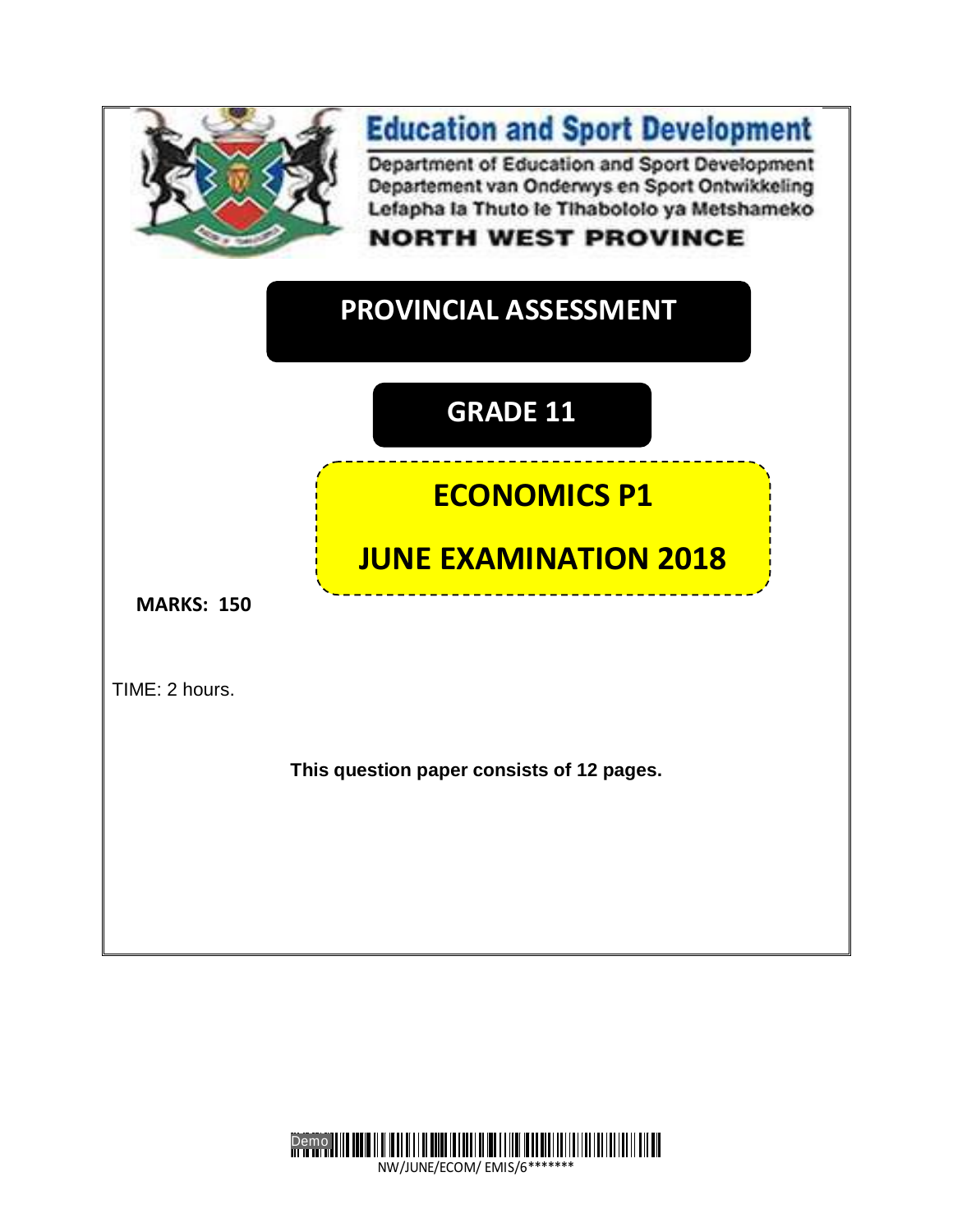**1.** Answer FOUR questions as follows in the ANSWER BOOK

SECTION A: COMPULSORY

SECTION B: Answer TWO of the three questions

SECTION C: Answer ONE of the two questions

- **2.** Answer only the required number of questions. Answers in excess of the required number will not be marked.
- **3.** Number the answers correctly according to the numbering system used in this question paper.
- **4.** Write the question number above the answer.
- **5.** Read the questions carefully.
- **6.** Start EACH question on a NEW page.
- **7.** Leave 2-3 lines between subsections of questions.
- **8.** Answer the questions in full sentences and ensure that the format, content and context of your response comply with the cognitive requirements of the question.
- **9.** Use only black or blue ink.
- **10.** You may use a non-programmable pocket calculator.
- **11.** Write neatly and legibly.

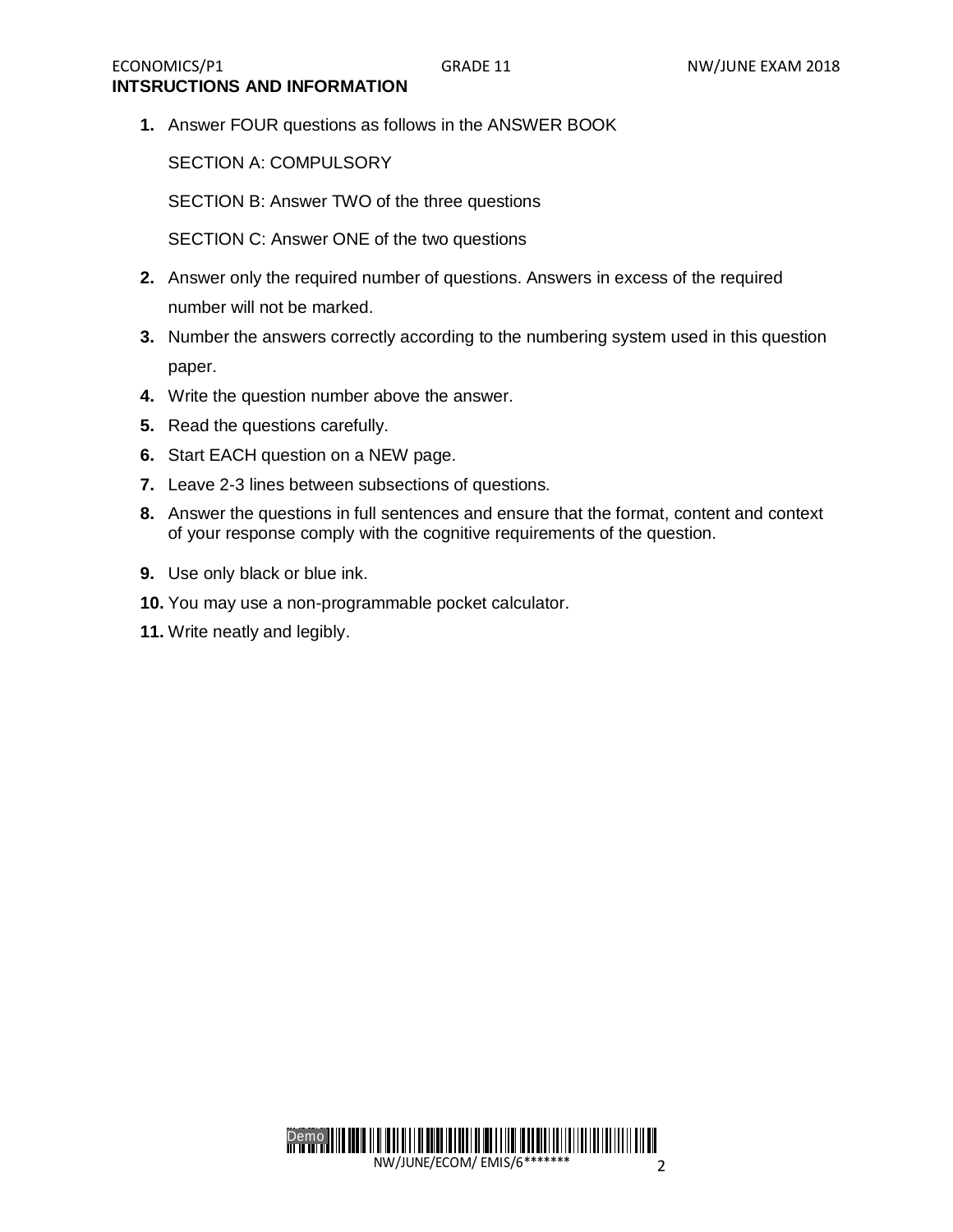# **QUESTION 1 30 MARKS - 30 MINUTES**

- 1.1Various options are provided as possible answers to the following questions. Choose the most correct answer and write only (A, B, C or D) next to the corresponding question number (1.1.1 -1.1.8) in the answer book, for example 1.1.5 D
- 1.1.1 Coal in the ground may best be classified as …
	- A. Capital
	- B. Natural resource
	- C. Entrepreneur
	- D. Labour
- 1.1.2 Which is the correct match of an economic resource and payment for that resource?
	- A. Land and wages
	- B. Capital and rental income
	- C. Entrepreneurial ability and profit
	- D. Labour and interest
- 1.1.3 In the circular flow diagram the…
	- A. Firms are sellers in the resource market
	- B. Households are sellers in the product market
	- C. Firms are buyers in the product market
	- D. Households are sellers in the resource market
- 1.1.4 Which one is the largest component of expenditure approach to GDP?
	- A. Government purchases
	- B. Gross private domestic investment
	- C. Personal consumption expenditure
	- D. Gross fixed capital formation
- 1.1.5 In a market economy, the most significant force in the distribution of goods and services is …
	- A. The price system
	- B. Government
	- C. Individuals
	- D. Individuals and firms

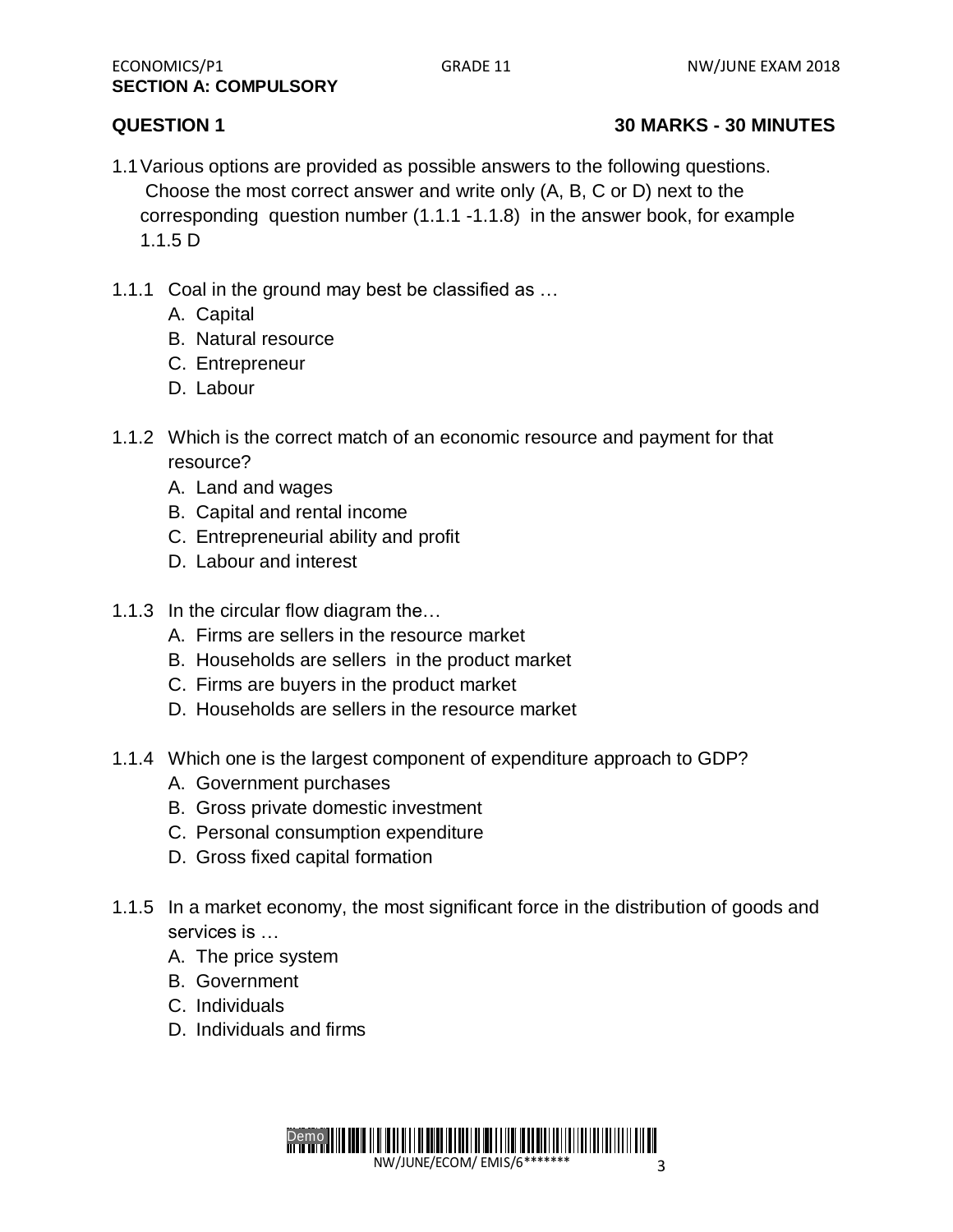1.1.6 By whom are the economic decisions taken in a planned economy?

- A. Voters
- B. Firms
- C. Consumers
- D. Government
- 1.1.7 The Tertiary stage of the production process:
	- A. Is carried out in factories
	- B. Consists only of agriculture, fishing and quarrying
	- C. Consists of provisioning of services
	- D. Involves transforming raw materials
- 1.1.8 Eskom generates electricity in South Africa by mainly using…
	- A. Water
	- B. Coal
	- C. Wind
	-

D. Sun (8x2) (16)

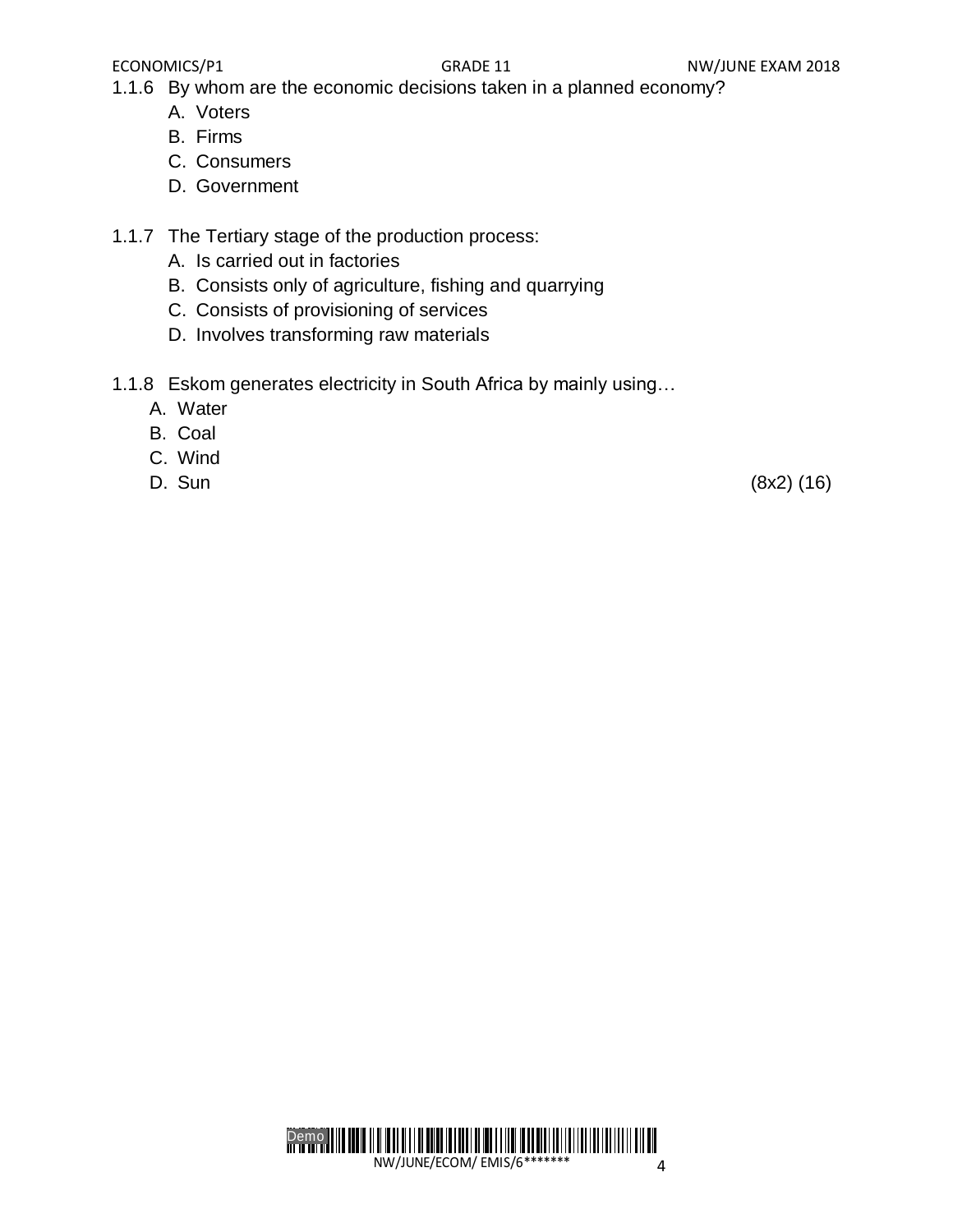1.2Choose a description from COLUMN B that matches the item in COLUMN A. Write only the letter  $(A - F)$  next to the question number  $(1.2.1 - 1.2.8)$  in the ANSWER BOOK.

| <b>COLUMN A</b>                   | <b>COLUMN B</b>                           |
|-----------------------------------|-------------------------------------------|
| 1.2.1 Depreciation                | A. Goods and services that households     |
|                                   | and business sector and government        |
|                                   | sector are prepared to pay a price for    |
| 1.2.2 Procurement                 | B. The methods used by countries to       |
|                                   | allocate their resources                  |
| 1.2.3 Gross capital formation     | C. Extraction of raw materials            |
| 1.2.4 Economic goods and services | D. The internet is an important source of |
|                                   | information                               |
| 1.2.5 Economic systems            | E. The decrease in the monetary value     |
|                                   | of assets over time                       |
| 1.2.6 Poverty line                | F. Crop production                        |
| 1.2.7 Primary sector              | G. Represents spending on capital stock   |
| 1.2.8 Communication               | H. It is crucial to the functioning of    |
|                                   | modern society                            |
|                                   | I. The minimum amount of money            |
|                                   | needed to pay for basic needs             |
|                                   | J. Purchasing of goods and services       |
|                                   | (1x8)<br>(8)                              |

- 1.3Give ONE term for each of the following descriptions. Write only the term next to the question number (1.3.1 -1.3.6) in the ANSWER BOOK
- 1.3.1 The amount of goods and services that a person can buy with the nominal wage.
- 1.3.2 The remuneration that the entrepreneur receives for taking the risk to run a business.
- 1.3.3 The sum of all the components.
- 1.3.4 Combining the advantages of both economic systems in one.
- 1.3.5 Decisions the government makes on tax levels and government spending.
- 1.3.6 Provides food and minerals (1x6) (6)

 **TOTAL SECTION A: 30**

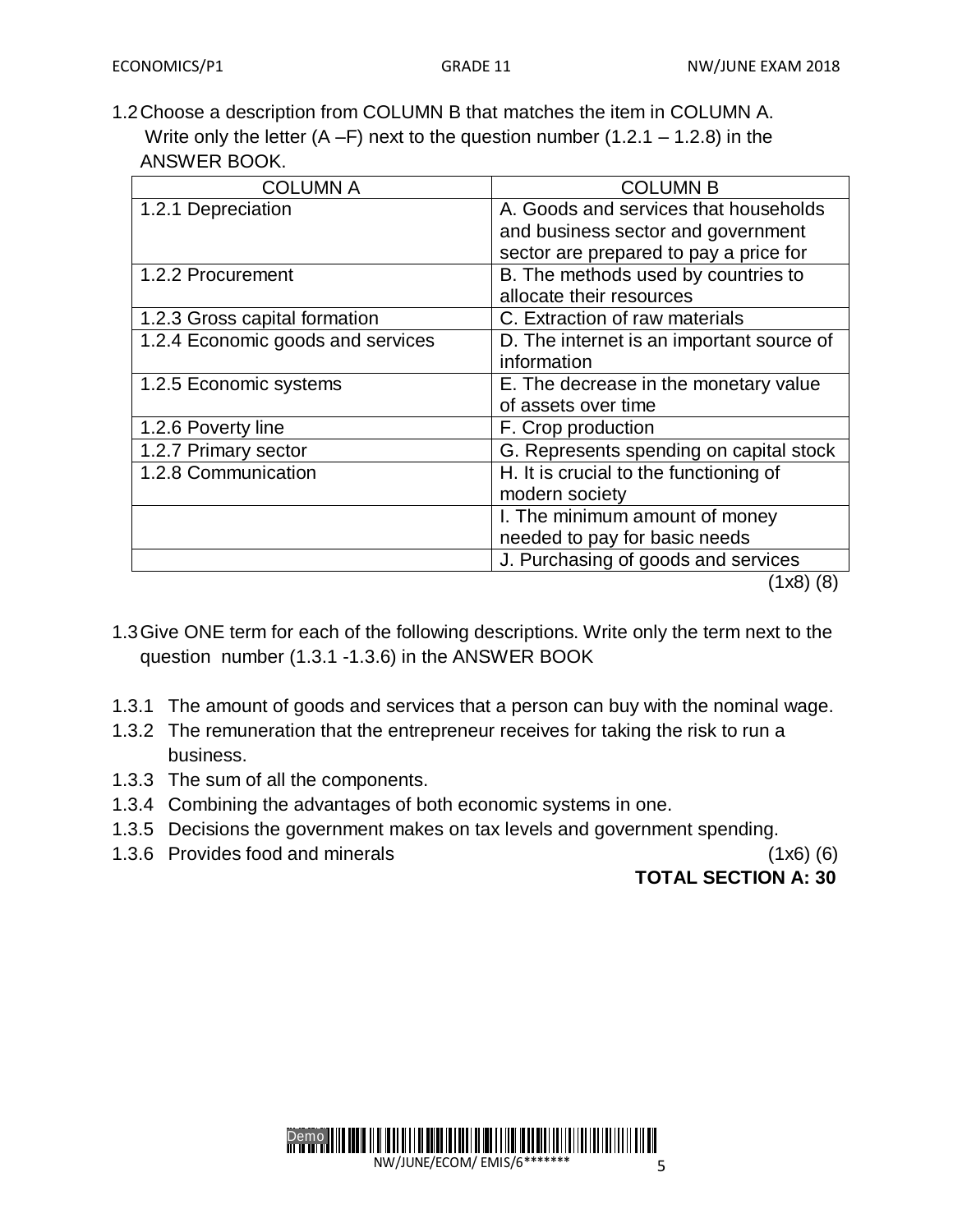# **Answer any TWO of the three questions from this section in the answer book**

| <b>QUESTION 2</b> | <b>40 MARKS -30 MINUTES</b> |
|-------------------|-----------------------------|
|                   |                             |

## **2.1 Answer the following questions**

| 2.1.1 Name any TWO functions of capital.         | (2x1)(2)    |
|--------------------------------------------------|-------------|
| 2.1.2 Why do economists focus on economic goods? | $(1x2)$ (2) |

### **2.2 Study the table below and answer questions that follow.**

| <b>TRANSACTIONS</b>   | <b>TOTALS (R)</b> |
|-----------------------|-------------------|
| Sales for the month   | 13 500            |
| Raw materials         | 4 500             |
| Telephone             | 550               |
| Water and electricity | 880               |
| Other income          | 1 200             |
| Stationery            | 450               |

- 2.2.1 Identify TWO profits mentioned in the table above. (2x1) (2)
- 2.2.2 Calculate the gross profit using the figures given. Show ALL calculations. (4)
- 2.2.3 In your opinion, can Jake be happy with his net profit? Provide TWO reasons. (2x2) (4)

2.3 Study the picture below and answer the questions that follow

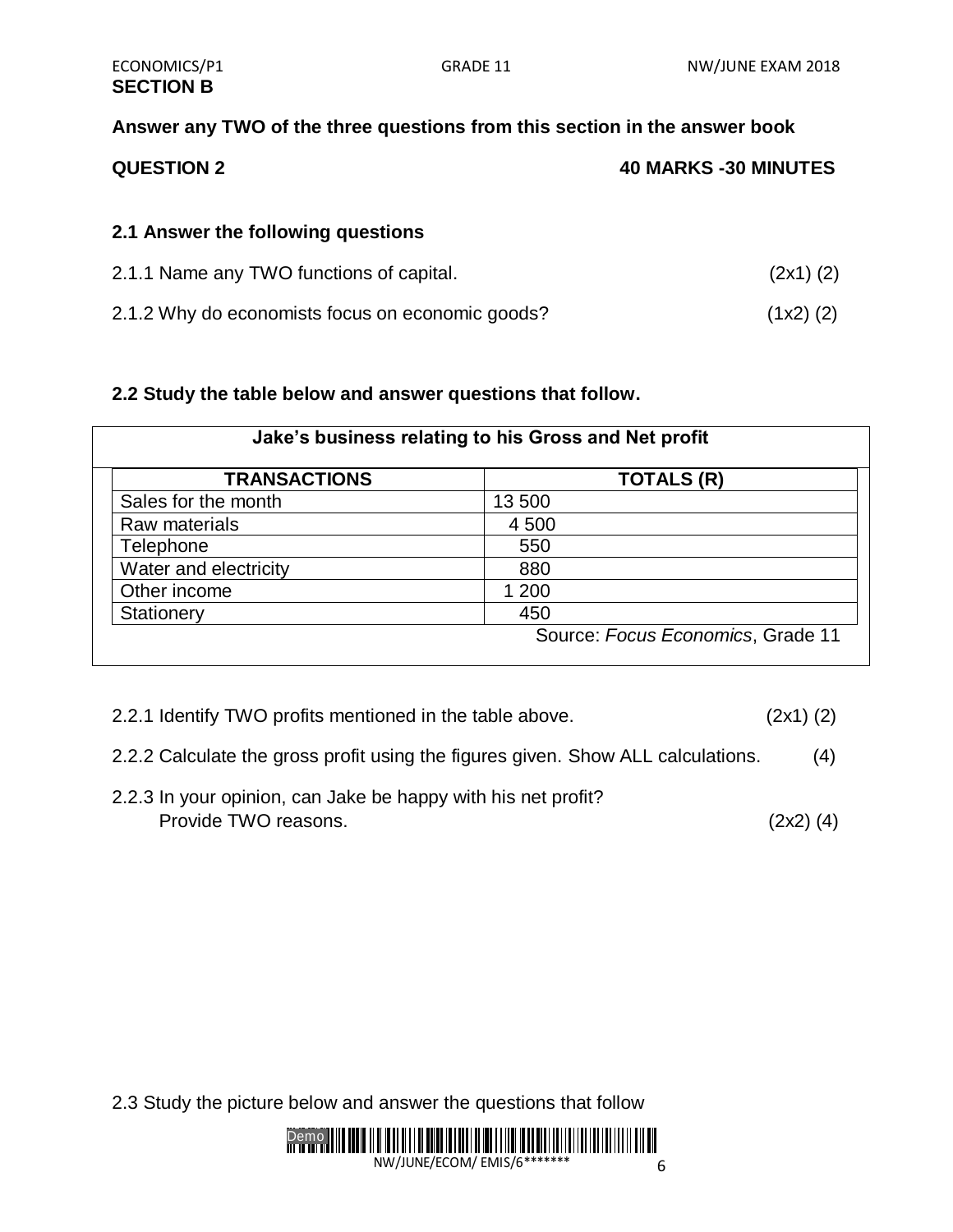

|                                                                           | [40]               |
|---------------------------------------------------------------------------|--------------------|
| 2.5 Discuss any TWO characteristics of labour.                            | $(2 \times 4)$ (8) |
| 2.4 Distinguish between non-renewable and renewable resources.            | (8)                |
| 2.3.3 How can the marginalized groups be empowered?                       | (4)                |
| 2.3.2. Explain the concept marginalized groups.                           | (4)                |
| 2.3.1 Mention the TWO groups of people marginalized in the picture above. | (2)                |

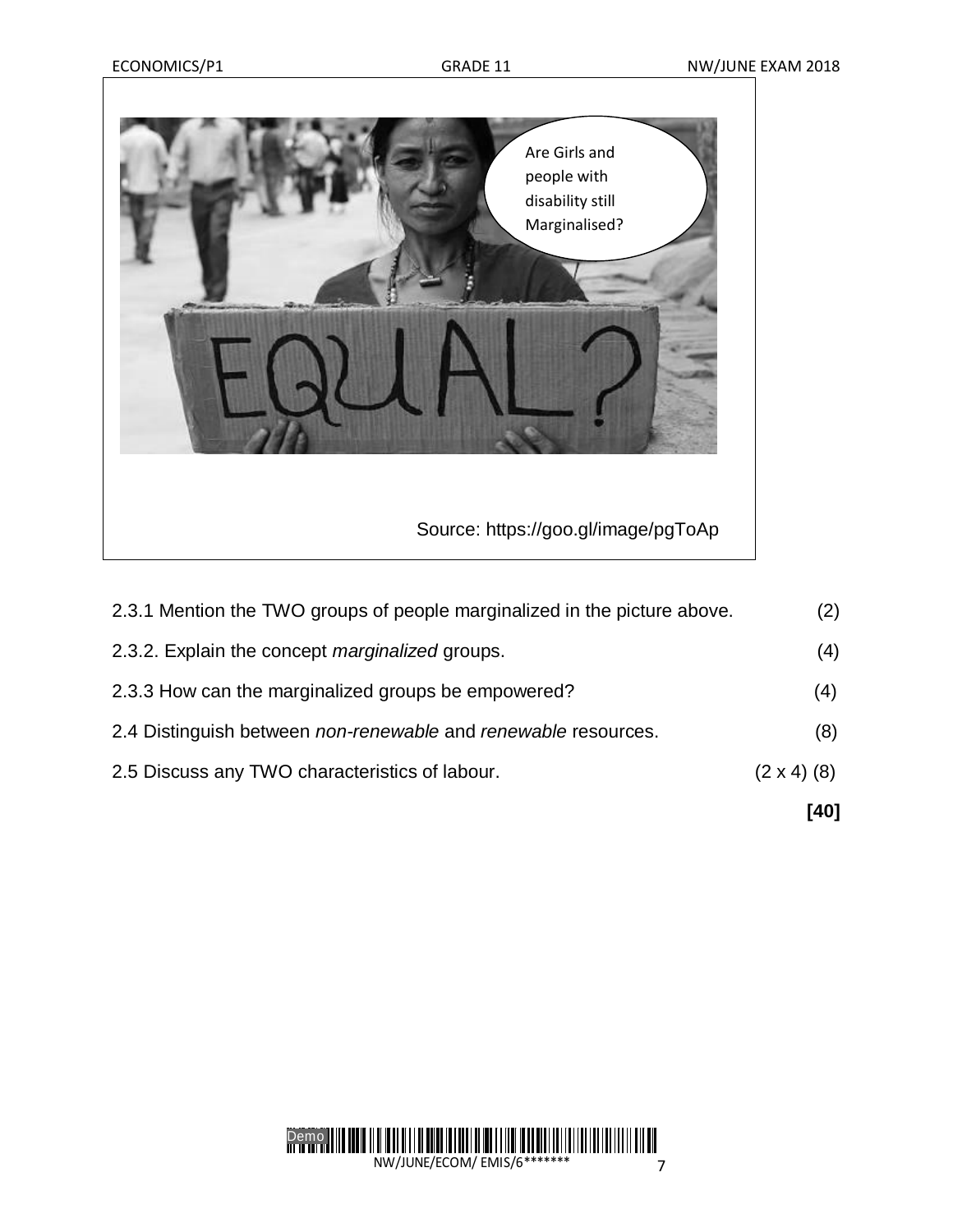## **QUESTION 3 40 MARKS- 30 MINUTES**

### **3.1 Answer the following questions**

| 3.1.1 List the TWO flows in the circular flow. | (2x1)(2) |
|------------------------------------------------|----------|
|------------------------------------------------|----------|

3.1.2 What happens when GDE is greater than GDP? (1x2) (2)

### **3.2 Study the extract below and answer the questions that follow:**

# **National accounts – main GDP aggregates and related indicators**

National accounts are a powerful source of information for studying many aspects of the economy. The main aggregates, covering the annual and quarterly gross domestic product (GDP) and its components, are among the most significant indicators of the state of any economy. Data on production, expenditure and income are of key interest to users.

Adapted from: Google, Main tables and Database

| 3.2.1 Identify any TWO methods to calculate GDP.                     | (2) |
|----------------------------------------------------------------------|-----|
| 3.2.2 According to the extract, why are national accounts important? | (2) |
| 3.2.3 Briefly describe the aggregate Gross National Income (GNI).    | (2) |
| 3.2.4 How is double counting avoided in calculating GDP?             | (4) |

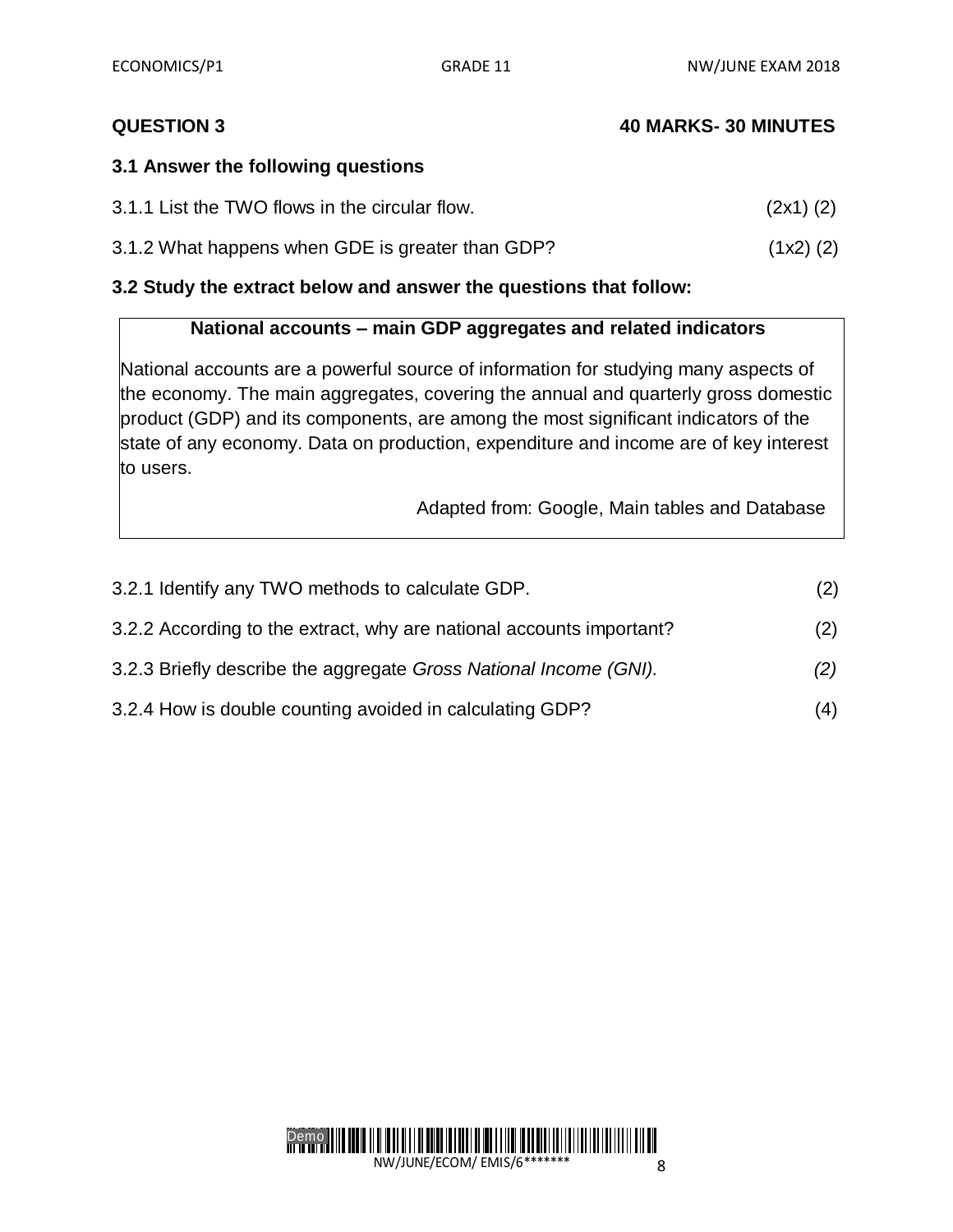**3.3 Study the diagram below and answer the questions that follow.**



- 3.3.1 Identify the item on which consumers spent the largest portion of their income. (1)
- 3.3.2 Mention any ONE service consumers spent their income. (1)
- 3.3.3 Explain Administrative division as final consumption expenditure by government.

|                                                                              | [40]       |
|------------------------------------------------------------------------------|------------|
| 3.5 Discuss the classification of consumer goods.                            | (8)        |
| 3.4 Differentiate between Gross National Product and Gross Domestic Product. | (8)        |
| 3.3.4 How can gross fixed capital formation increase?                        | (4)<br>(4) |

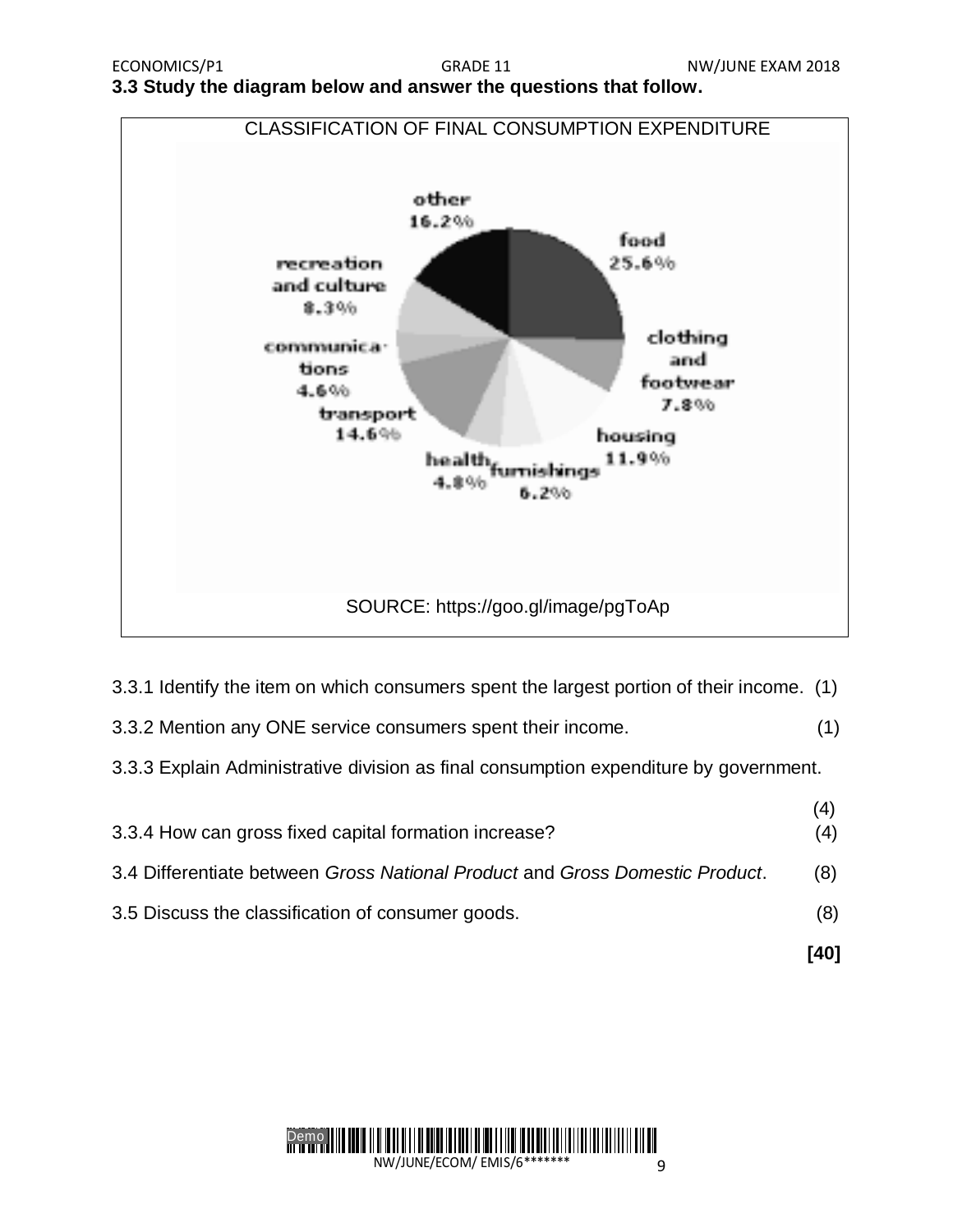- 4.1 Answer the following questions
- 4.1.1 Mention any TWO important questions for making economic decisions. (2x1) (2)
- 4.1.2 How are sectors interdependent? (1x2) (2)
- 4.2 Study the picture below and answer the questions that follow:



| 4.2.1 Identify any TWO systems from the picture above.                                     | $(2x1)$ $(2)$ |
|--------------------------------------------------------------------------------------------|---------------|
| 4.2.3 Briefly explain any TWO characteristics of a centrally planned<br>economic system.   | (4)           |
| 4.2.2 In your opinion, what will be the advantages of working in a<br>free-market economy? | $(2x2)$ $(4)$ |

**4.3 Study the graph below and answer the question that follows:** 

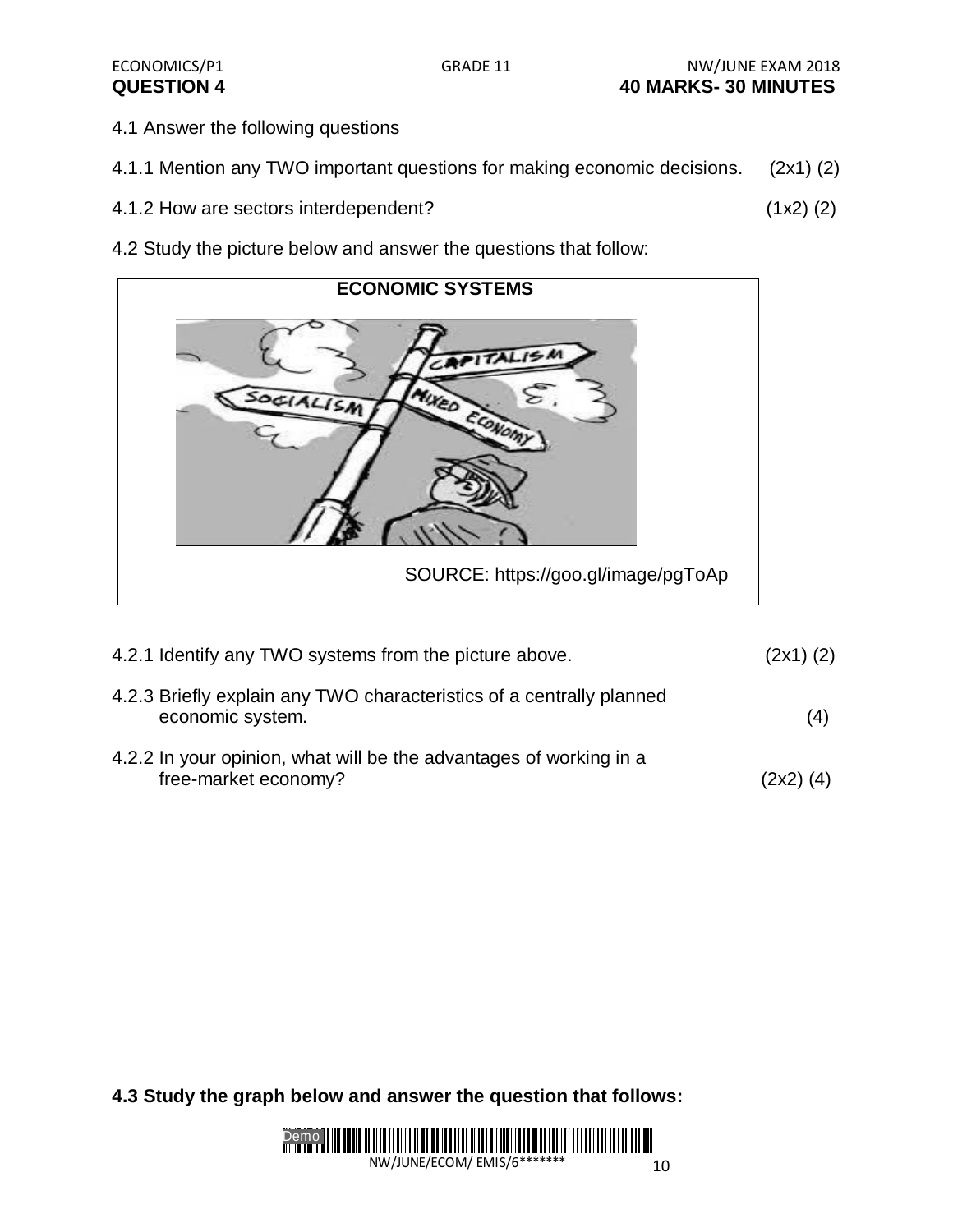

| 4.3.1 Identify any TWO sectors in the graph above.                                                      | $(2x1)$ $(2)$ |
|---------------------------------------------------------------------------------------------------------|---------------|
| 4.3.2 Explain reasons for the growth of the secondary sector.                                           | $(2x2)$ $(4)$ |
| 4.3.3 In your opinion, why does the tertiary sector play a large role in modern developed<br>economies? | $(2x2)$ $(4)$ |
| 4.4 Discuss the importance of communication in a modern economy.                                        | $(4x2)$ (8)   |
| 4.5 What has caused the ongoing energy crisis in South Africa?                                          | $(4x2)$ (8)   |
|                                                                                                         |               |

**TOTAL: 40**